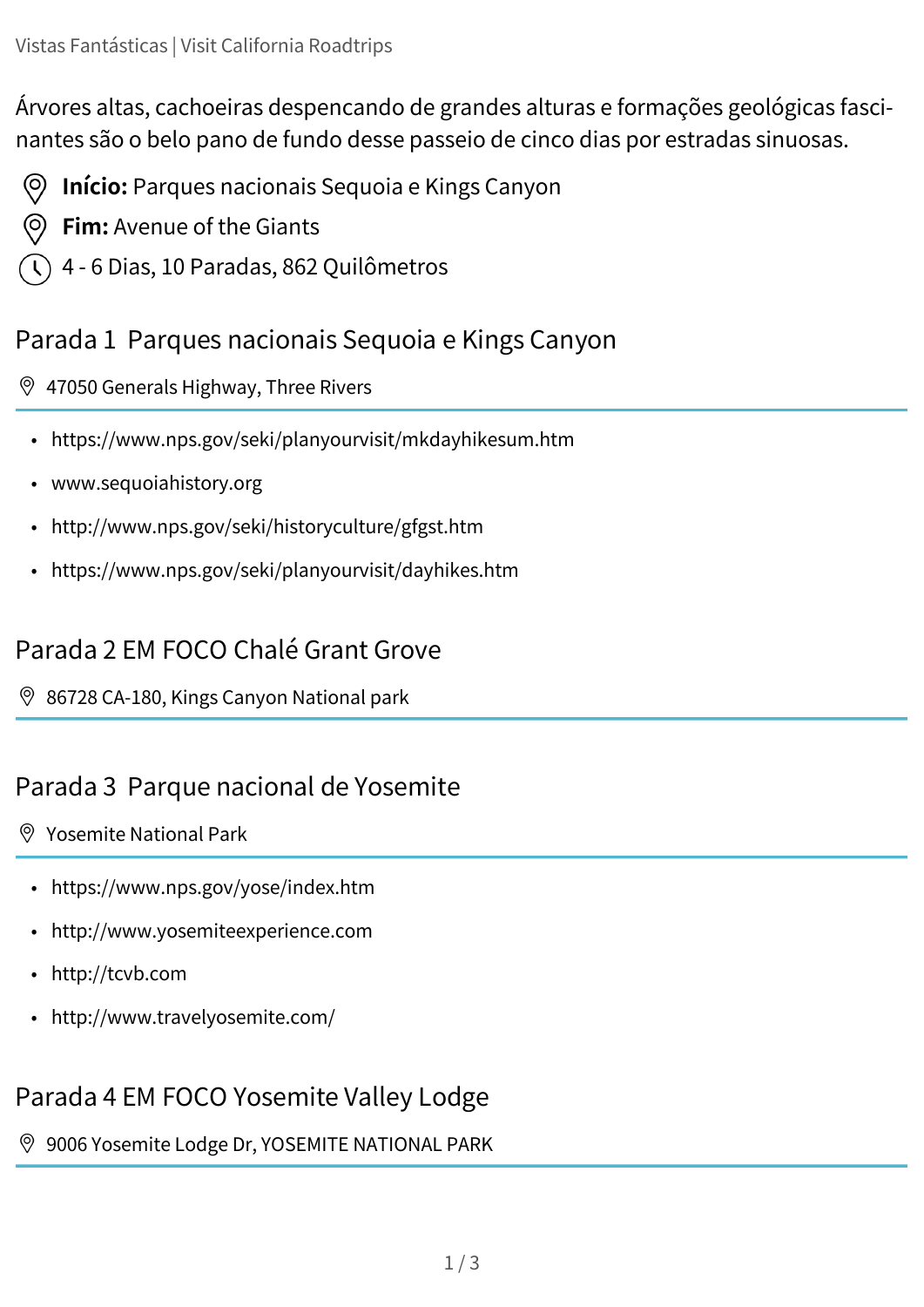## Parada 5 Tuolumne Meadows

- [7943 Willow St, Wawona](https://www.google.com/maps/dir/Sequoia+National+Park,+California/Grant+Grove+Cabins,+California+180,+Kings+Canyon+National+park,+CA/Yosemite+Valley+Lodge,+Yosemite+Lodge+Drive,+YOSEMITE+NATIONAL+PARK,+CA/Tuolumne+Meadows,+California/Mono+Lake+Tufa+State+Natural+Reserve,+U.S.+395,+Lee+Vining,+CA/Emerald+Bay+State+Park,+Emerald+Bay+Road,+South+Lake+Tahoe,+CA/Lassen+Volcanic+National+Park,+California/Mount+Shasta,+CA/Avenue+Of+The+Giants,+Avenue+of+the+Giants,+Weott,+CA/@38.8203238,-125.8573351,6z/data=!3m1!4b1!4m56!4m55!1m5!1m1!1s0x80bffb7d2d196579:0x440adff99f1ef464!2m2!1d-118.5657516!2d36.4863668!1m5!1m1!1s0x809562b86665545f:0x8bb41f2ae3e97b1d!2m2!1d-118.9613258!2d36.7404884!1m5!1m1!1s0x8096910208695e7b:0x731e8f9ad23d2d15!2m2!1d-119.5982519!2d37.7434762!1m5!1m1!1s0x8096582dd4eb58d1:0x8b8a003895940d2e!2m2!1d-119.3770242!2d37.8775876!1m5!1m1!1s0x80964787dab89041:0xa07f06d469f423ae!2m2!1d-119.1334891!2d37.9774243!1m5!1m1!1s0x809986f40fc553f7:0x68c865effff5abd0!2m2!1d-120.110414!2d38.9542445!1m5!1m1!1s0x809d5607c14138bf:0x8f34d8a77a666742!2m2!1d-121.4206552!2d40.49766!1m5!1m1!1s0x54cde0d325020841:0x8e6a2d01c84b8607!2m2!1d-122.3105666!2d41.3098746!1m5!1m1!1s0x54d4ec645f7fdecd:0x892405f7b2f3c94b!2m2!1d-123.9088039!2d40.3081309!3e0)
	- <https://www.nps.gov/yose/learn/nature/tuolumne.htm>

### Parada 6 RESERVA NATURAL ESTADUAL DE TUFA DO LAGO MONO

#### [US-395, Lee Vining](https://www.google.com/maps/dir/Sequoia+National+Park,+California/Grant+Grove+Cabins,+California+180,+Kings+Canyon+National+park,+CA/Yosemite+Valley+Lodge,+Yosemite+Lodge+Drive,+YOSEMITE+NATIONAL+PARK,+CA/Tuolumne+Meadows,+California/Mono+Lake+Tufa+State+Natural+Reserve,+U.S.+395,+Lee+Vining,+CA/Emerald+Bay+State+Park,+Emerald+Bay+Road,+South+Lake+Tahoe,+CA/Lassen+Volcanic+National+Park,+California/Mount+Shasta,+CA/Avenue+Of+The+Giants,+Avenue+of+the+Giants,+Weott,+CA/@38.8203238,-125.8573351,6z/data=!3m1!4b1!4m56!4m55!1m5!1m1!1s0x80bffb7d2d196579:0x440adff99f1ef464!2m2!1d-118.5657516!2d36.4863668!1m5!1m1!1s0x809562b86665545f:0x8bb41f2ae3e97b1d!2m2!1d-118.9613258!2d36.7404884!1m5!1m1!1s0x8096910208695e7b:0x731e8f9ad23d2d15!2m2!1d-119.5982519!2d37.7434762!1m5!1m1!1s0x8096582dd4eb58d1:0x8b8a003895940d2e!2m2!1d-119.3770242!2d37.8775876!1m5!1m1!1s0x80964787dab89041:0xa07f06d469f423ae!2m2!1d-119.1334891!2d37.9774243!1m5!1m1!1s0x809986f40fc553f7:0x68c865effff5abd0!2m2!1d-120.110414!2d38.9542445!1m5!1m1!1s0x809d5607c14138bf:0x8f34d8a77a666742!2m2!1d-121.4206552!2d40.49766!1m5!1m1!1s0x54cde0d325020841:0x8e6a2d01c84b8607!2m2!1d-122.3105666!2d41.3098746!1m5!1m1!1s0x54d4ec645f7fdecd:0x892405f7b2f3c94b!2m2!1d-123.9088039!2d40.3081309!3e0)

- [http://www.parks.ca.gov/?page\\_id=541](http://www.parks.ca.gov/?page_id=541)
- <http://www.monolake.org/>
- <http://www.calderakayak.com/#monolake>
- <http://www.monolake.org/about/story>

### Parada 7 Emerald Bay

- [1901 Airport Rd, South Lake Tahoe](https://www.google.com/maps/dir/Sequoia+National+Park,+California/Grant+Grove+Cabins,+California+180,+Kings+Canyon+National+park,+CA/Yosemite+Valley+Lodge,+Yosemite+Lodge+Drive,+YOSEMITE+NATIONAL+PARK,+CA/Tuolumne+Meadows,+California/Mono+Lake+Tufa+State+Natural+Reserve,+U.S.+395,+Lee+Vining,+CA/Emerald+Bay+State+Park,+Emerald+Bay+Road,+South+Lake+Tahoe,+CA/Lassen+Volcanic+National+Park,+California/Mount+Shasta,+CA/Avenue+Of+The+Giants,+Avenue+of+the+Giants,+Weott,+CA/@38.8203238,-125.8573351,6z/data=!3m1!4b1!4m56!4m55!1m5!1m1!1s0x80bffb7d2d196579:0x440adff99f1ef464!2m2!1d-118.5657516!2d36.4863668!1m5!1m1!1s0x809562b86665545f:0x8bb41f2ae3e97b1d!2m2!1d-118.9613258!2d36.7404884!1m5!1m1!1s0x8096910208695e7b:0x731e8f9ad23d2d15!2m2!1d-119.5982519!2d37.7434762!1m5!1m1!1s0x8096582dd4eb58d1:0x8b8a003895940d2e!2m2!1d-119.3770242!2d37.8775876!1m5!1m1!1s0x80964787dab89041:0xa07f06d469f423ae!2m2!1d-119.1334891!2d37.9774243!1m5!1m1!1s0x809986f40fc553f7:0x68c865effff5abd0!2m2!1d-120.110414!2d38.9542445!1m5!1m1!1s0x809d5607c14138bf:0x8f34d8a77a666742!2m2!1d-121.4206552!2d40.49766!1m5!1m1!1s0x54cde0d325020841:0x8e6a2d01c84b8607!2m2!1d-122.3105666!2d41.3098746!1m5!1m1!1s0x54d4ec645f7fdecd:0x892405f7b2f3c94b!2m2!1d-123.9088039!2d40.3081309!3e0)
- <http://visitinglaketahoe.com>
- <https://www.gotahoenorth.com>

#### Parada 8 Parque nacional vulcânico Lassen

- [21800 Lassen Peak Hwy, Mineral](https://www.google.com/maps/dir/Sequoia+National+Park,+California/Grant+Grove+Cabins,+California+180,+Kings+Canyon+National+park,+CA/Yosemite+Valley+Lodge,+Yosemite+Lodge+Drive,+YOSEMITE+NATIONAL+PARK,+CA/Tuolumne+Meadows,+California/Mono+Lake+Tufa+State+Natural+Reserve,+U.S.+395,+Lee+Vining,+CA/Emerald+Bay+State+Park,+Emerald+Bay+Road,+South+Lake+Tahoe,+CA/Lassen+Volcanic+National+Park,+California/Mount+Shasta,+CA/Avenue+Of+The+Giants,+Avenue+of+the+Giants,+Weott,+CA/@38.8203238,-125.8573351,6z/data=!3m1!4b1!4m56!4m55!1m5!1m1!1s0x80bffb7d2d196579:0x440adff99f1ef464!2m2!1d-118.5657516!2d36.4863668!1m5!1m1!1s0x809562b86665545f:0x8bb41f2ae3e97b1d!2m2!1d-118.9613258!2d36.7404884!1m5!1m1!1s0x8096910208695e7b:0x731e8f9ad23d2d15!2m2!1d-119.5982519!2d37.7434762!1m5!1m1!1s0x8096582dd4eb58d1:0x8b8a003895940d2e!2m2!1d-119.3770242!2d37.8775876!1m5!1m1!1s0x80964787dab89041:0xa07f06d469f423ae!2m2!1d-119.1334891!2d37.9774243!1m5!1m1!1s0x809986f40fc553f7:0x68c865effff5abd0!2m2!1d-120.110414!2d38.9542445!1m5!1m1!1s0x809d5607c14138bf:0x8f34d8a77a666742!2m2!1d-121.4206552!2d40.49766!1m5!1m1!1s0x54cde0d325020841:0x8e6a2d01c84b8607!2m2!1d-122.3105666!2d41.3098746!1m5!1m1!1s0x54d4ec645f7fdecd:0x892405f7b2f3c94b!2m2!1d-123.9088039!2d40.3081309!3e0)
	- <https://www.nps.gov/lavo/index.htm>
	- [http://www.nps.gov/lavo/planyourvisit/hiking\\_lassen\\_park.htm](http://www.nps.gov/lavo/planyourvisit/hiking_lassen_park.htm)
	- <https://www.nps.gov/lavo/planyourvisit/lodging.htm>